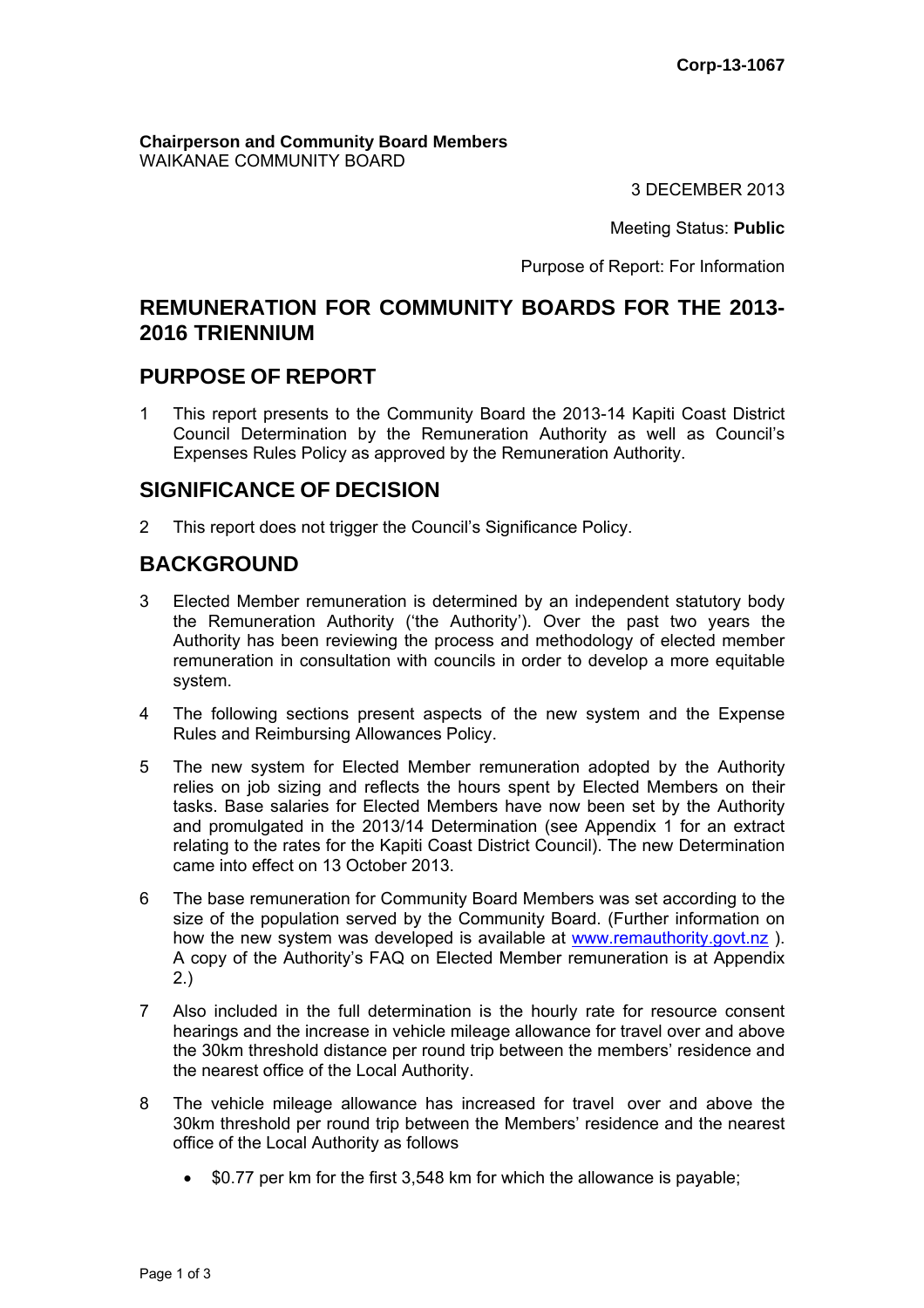- \$0.37 per km for any distance over 3,548 km for which the allowance is payable.
- 9 See Appendix 3 for a copy of the Approved Expense Rules (including Reimbursing Allowances) for Elected Members to 30 June 2014.

## **CONSIDERATIONS**

#### **Issues**

- 10 In addition to base salaries the Authority considered payment for additional roles and responsibilities over and above base salaries, and councils were consulted on this. For Community Boards this meant that the Authority could approve extra pay for a Board in addition to their base salary, of up to 30% of the base community boards' salary, but this provision would only apply to additional responsibilities that were substantiated and approved by the Authority.
- 11 The Authority advised that to achieve a 30% additional community board responsibility payment would require a community board to have substantial delegations from the Council for roles over and above what would normally be expected from a community board: the board would amost need to have separate autonomy.
- 12 At its 18 July 2013 meeting the previous Council approved the additional responsibility proposal for Community Boards for submission to the Authority. The Council argued that with the Expressway project unfolding, Community Boards were facing higher workloads and greater advocacy responsibilities on behalf of their communities.
- 13 The Authority has recognised payments for some Councillor additional roles (Deputy Mayor, Committee Chair, Appeals Committee Chair, and Hearing Commissioner re District Plan hearings) but for Community Boards the application for additional responsibilities was not approved and the reason given as follows:

*The delegations and activities described do not appear to be significantly more than what would be reasonably expected under Section 52 of the Local Government Act. The proposal describes the advocacy work that the boards are carrying out on current, topical issues facing their local communities. This is in line with the Authority's expectations as to what a community board might reasonably do in terms of subsections 52(a) and (e) of the Local Government Act: to act as an advocate for the interest of its community; and to communicate with community organisations and special interest groups within the community. It is not clear to the Authority as to what additional responsibility has been given to the boards as a whole on these matters. For these reasons the proposal has been declined*

#### Financial Considerations

14 There are no additional financial considerations.

#### Legal Considerations

15 Elected Member remuneration is mandated through the Authority's **Determination**